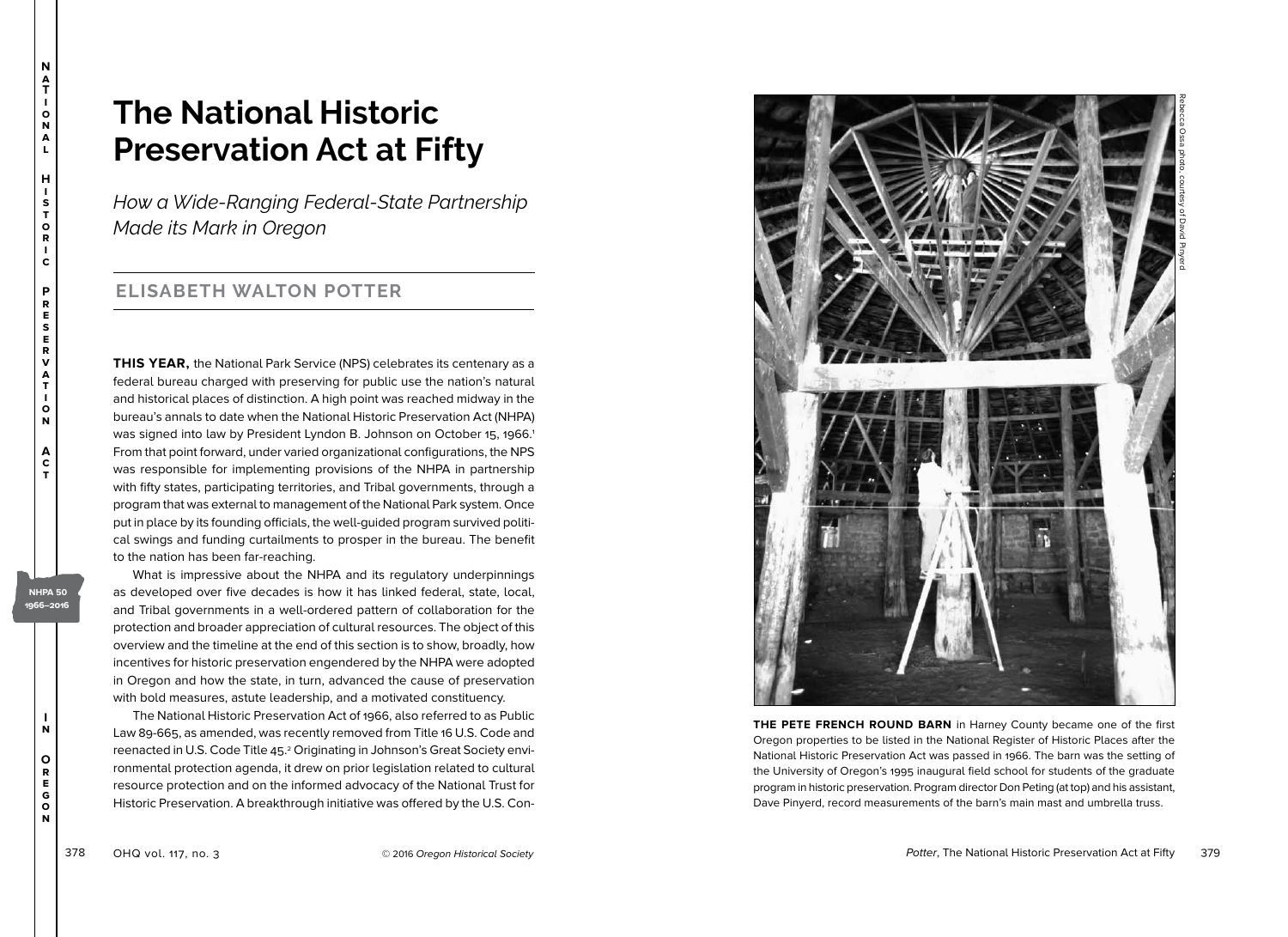

**BUILT IN OREGON CITY** in 1846 for retired Chief Factor of the Hudson's Bay Company Columbia District, the John McLoughlin House was saved from encroaching industrial development in 1909 by local citizens. It was restored with public and private funds in the New Deal era and was declared a National Historic Site in 1941. This photograph of the east elevation was taken in about 1930 by Portland photographer Walter Boychuk.

ference of Mayors when, early in 1966, its special committee published With Heritage So Rich, a persuasive argument for ending massive clearance of old but character-giving sections of American inner cities for public housing and highway projects that typified urban development in the post–World War II boom. With Heritage So Rich is a defining declaration because it recommended a comprehensive, national program of historic preservation, key elements of which were incorporated in the NHPA.3An essential feature of the vision was an expanded register of the nation's significant historic sites, buildings, structures, districts, and objects meeting carefully prepared criteria. The criteria for evaluation are based on four potential areas of significance: an association with events that have made significant contributions to broad patterns of history; an association with significant people; an embodiment of distinctive artistic or architectural characteristics; or producing (or the potential to produce) historically significant information.4

Identifying properties eligible for the National Register, it was envisioned, would be based on evaluation of systematic survey and inventory work undertaken by jurisdictions across the country. Registered properties would then become eligible for grants for restoration or rehabilitation. Investment in such preservation projects could be promoted by federal income tax credits and other incentives. Another of the essential recommendations was creation of an Advisory Council on Historic Preservation to advise the executive branch and Congress on preservation matters and promote improved coordination among the federal agencies on preservation policy.

NPS Director George B. Hartzog, Jr. assembled a team of advisors to plan the fitting of new responsibilities under the act alongside core responsibility for the park system. The advisors were Ronald F. Lee, former NPS Chief Historian, John Otis Brew, distinguished archeologist and past member of the National Parks Advisory Board, and Ernest Allen Connally, architect and Professor of Architectural History at the University of Illinois who had worked with NPS on projects for the Historic American Buildings Survey.5 The bureaucratic subdivision originally known as the Office of Archeology and Historic Preservation (OAHP) was organized in the bureau's headquarters in Washington, D.C., in 1967, and Connally was named director.<sup>6</sup>

Staff of the OAHP was organized in three basic divisions. Robert M. Utley, Park Service Chief Historian, headed the Division of History; John M. Corbett directed the Division of Archeology; and Joseph Watterson supervised the Division of Historic Architecture. To take charge of the branch administering the new National Register of Historic Places, William J. Murtagh, an architectural historian, was recruited from the National Trust for Historic Preservation, where he had been program director, and was given the title of Keeper of the National Register.<sup>7</sup> Robert R. Garvey, Jr., former executive director of the National Trust for Historic Preservation, in which capacity he had advocated for passage of the enabling legislation, was enlisted to become executive director of the Advisory Council on Historic Preservation (ACHP). He and his staff operated within the OAHP until 1976, when the ACHP was made an independent agency of the federal government.8

These founding figures, along with their associates and successors, devised a durable framework for implementing the NHPA. Their accomplishment took into account decades of experience in buildings and sites evaluation within the bureau as well as the earlier work of scholarly professionals.9 Their policies, criteria, standards, and guidelines have stood the test of fifty years' use, regularly strengthened by guidance for application, yet without alteration of fundamental philosophy.

To complete the setup of administrative apparatus for the partnership, NPS officials traveled the country to introduce the new program to their coun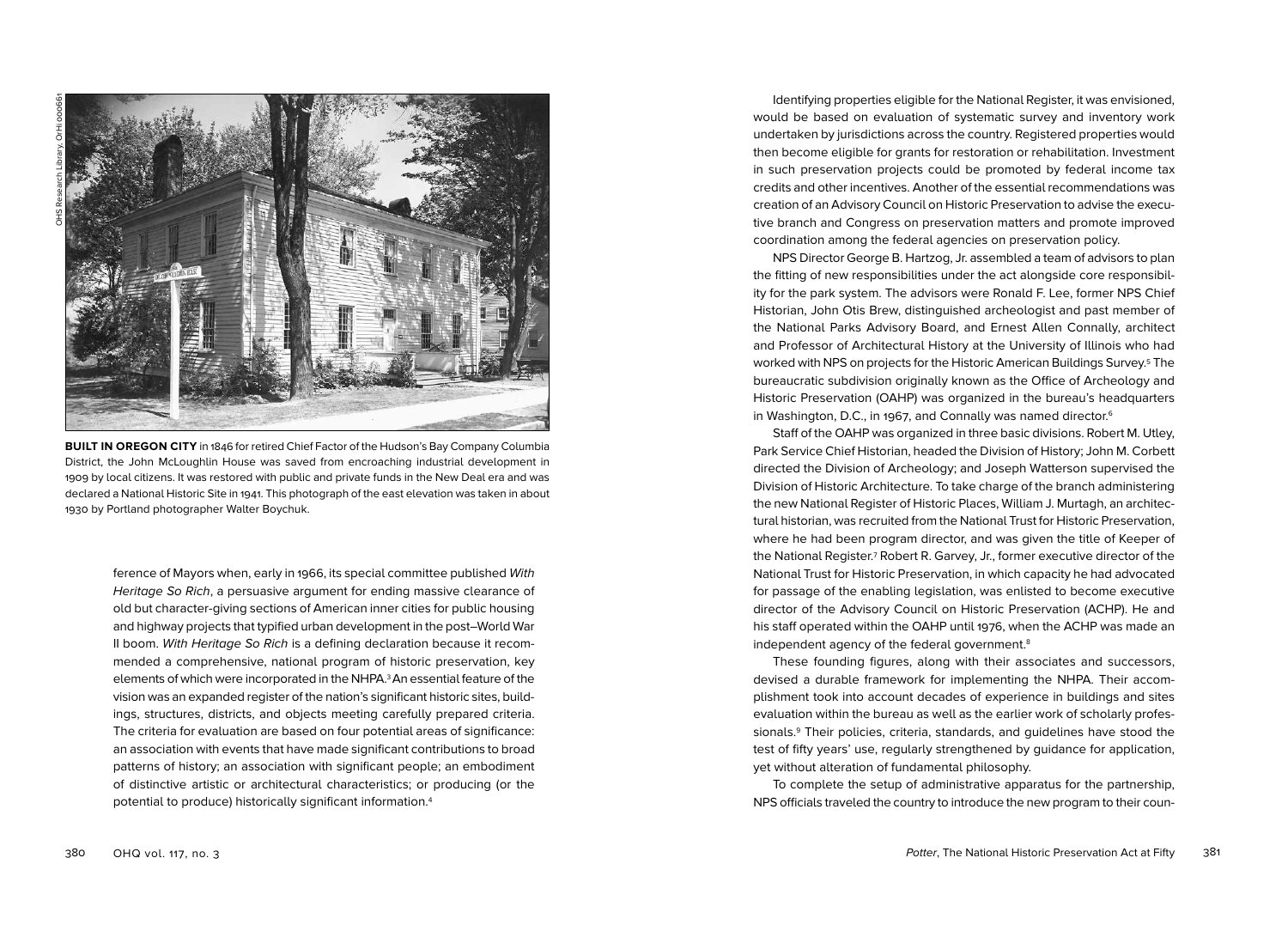terparts in each state. Oregon was the exception in having had administrative responsibility for provisions of the NHPA assigned by the statehouse to the state's highway department. Here, the state parks had developed from the 1920s onward as an integral part of the highway system. The simple logic of assigning responsibility for the new federal-aid program to the highway department for day-to-day management by its Parks and Recreation Division was that, in 1965, the agency had been given state-level oversight of a kindred Great Society program for outdoor recreation development that was authorized by the Land and Water Conservation Fund Act.<sup>10</sup>

The Oregon State Historic Preservation Office (SHPO) operated during the first few years with a park historian (the author of this essay), staff clerical support, and several volunteer advisors fulfilling requirements for interdisciplinary expertise in archeology, historical architecture, and history.<sup>11</sup> Staff worked under supervision of the State Parks Superintendent who, in turn, reported to the Assistant State Highway Engineer. The first additional full-time staff member was hired in 1972, and the first comprehensive survey to significantly expand the scope of the statewide inventory of historic properties was conducted under contract in 1976 by Dr. Stephen Dow Beckham, then Professor of History at Linfield College who was shortly to join the faculty of Lewis and Clark College. In 1973, Parks Superintendent David G. Talbot was named State Historic Preservation Officer in his own right. He retained the dual responsibilities when his organization made the transition to an independent department of state in 1990.

Before his retirement in 1992, Talbot had designated during his enduring tenure three Deputy SHPOs: Paul B. Hartwig, David W. Powers, and James M. Hamrick. Today, the Oregon SHPO makes up the major part of the Heritage Division of the Oregon Parks and Recreation Department. Its staff of eleven, including three archeologists, is headed by Christine Curran, Division Manager and Deputy SHPO. Curran took charge of the division after Roger Roper's tenure in the position. Oregon's current SHPO is Lisa Sumption, the department's director.

Programmatic growth at the federal level is even more apparent. The NPS fulfills a great many mandated historic preservation roles requiring interagency coordination and alliances with varied organizations and state, local, and Tribal governments. Presently, programs under the NHPA are administered within the Cultural Resources Stewardship, Partnerships, and Science Directorate headed by Associate Director Stephanie Toothman, who, earlier in her career, worked closely with SHPO personnel in the Pacific Northwest as Chief of the Cultural Resources Division of the NPS regional office in Seattle.

In September 1970, Gov. Tom McCall appointed the original state review board, then consisting of seven members representing the essential aca-



Oregon State Highway Department photo courtesy of Elisabeth Walton Potter

**THE FIRST APPOINTEES** to the Oregon State Advisory Committee on Historic Preservation were sworn in by Gov. Tom McCall (second from right) on January 4, 1971. Witnessing on the far left is Rod Porter, State Highway Engineer and State Liaison Officer for the program authorized by the National Historic Preservation Act. Committee members, left to right, are Thomas Vaughan, Executive Director, Oregon Historical Society; Lewis L. McArthur, industrial historian; and Wallace Kay Huntington, landscape architect. Appointees not present were Professor Marion Dean Ross, architectural historian; Thomas Newman, archeologist; Dorothy Johansen, historian; and George McMath, architect. Administering the oath is Ron Schmidt, Assistant to the Governor.

demic disciplines. Members who could be present were sworn in by the governor in his ceremonial office on January 4, 1971. The first meeting of the board was convened later the same month in the Portland office of Thomas Vaughan, Executive Director of the Oregon Historical Society, during which time Vaughan was elected chairman. At that point, the new State Advisory Committee on Historic Preservation was entitled to assume the two cardinal responsibilities of state review boards under the NHPA program: review and approve nominations to the National Register of Historic Places, and approve the periodic statewide comprehensive historic preservation plans that are requisite to receiving federal grant allocations.12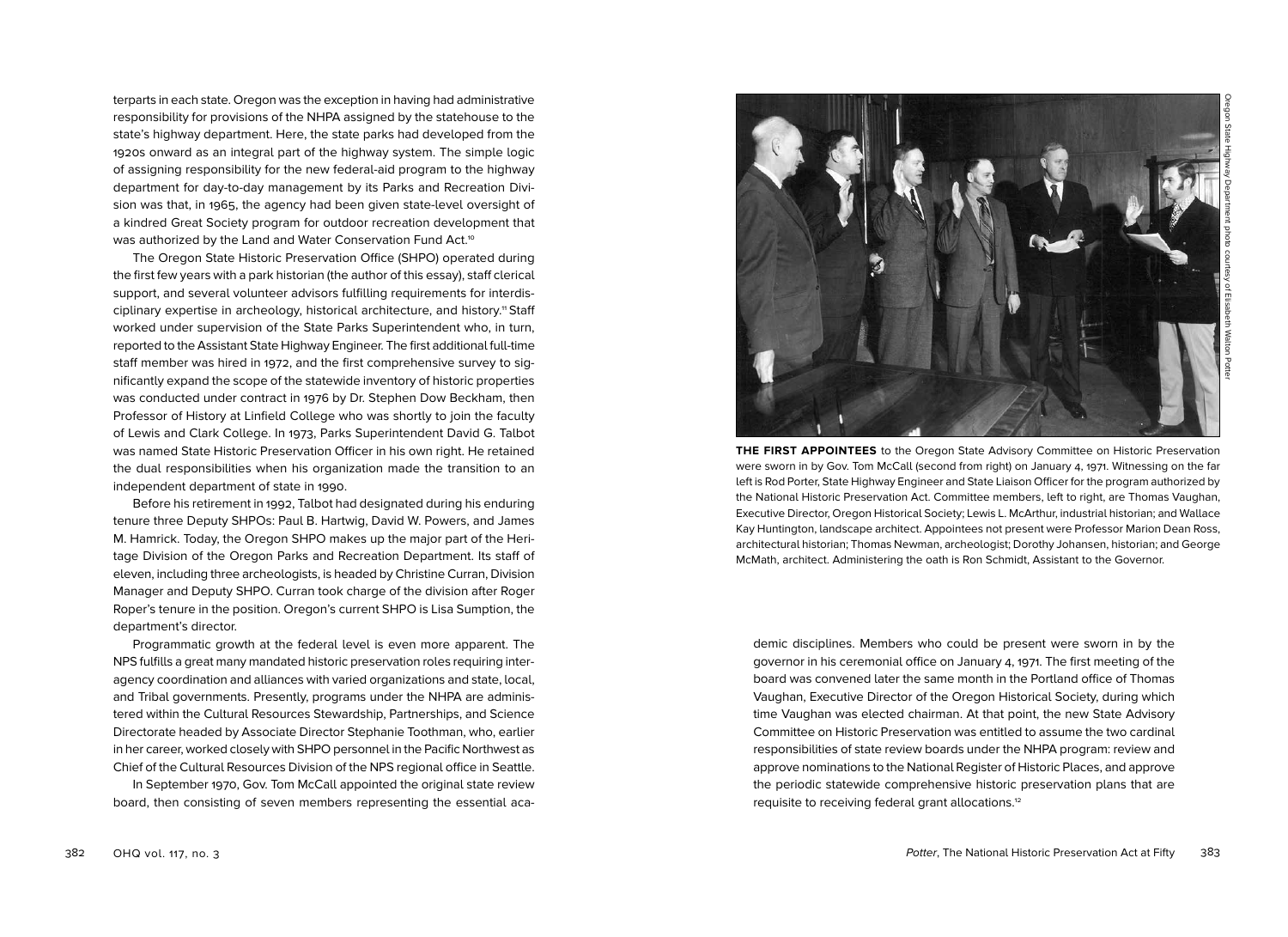

**THE THREE-STORY,** High Victorian Italianate-style hotel which opened in 1889 on Main Street in Baker City, came to be known as the Geiser Grand Hotel in the 1890s. Because of its prominence in the city's registered historic district, the hotel qualified for favorable tax treatment under state and federal programs. Approved plans for rehabilitating the building called for an investment of over \$2 million for seismic upgrades, foundation repairs, architectural tin work, exterior stucco and paint, and comprehensive interior renovation. In July 1995, when a replica of the missing corner cupola was raised into place, a community crowd of 1,500 onlookers celebrated.

The NHPA authorized expansion of the National Register of Historic Places, which existed before 1966 as a planning tool for enlarging the National Park system. The National Register can be viewed as both an honor roll and a cross-section of the nation's cultural heritage as embodied in sites, buildings, structures, districts, and objects — collectively referred to as "cultural resources." Whereas properties in the National Register may be significant at the federal, state, or local level, National Historic Landmarks (NHLs) are privately or publicly owned properties of surpassing significance to the nation as a whole. The highest-ranked classification of properties in the National Register is handled by the NPS as an internal program in which the Secretary of the Interior makes NHL designations based on recommendations of the National Park System Advisory Board.13 With the signing of the enabling act,

the National Register became a planning tool also for the partner states and their local jurisdictions in the work of identifying, protecting, and treating cultural resources. As subsequently amended, the act authorized matching-fund support to state, local, and Tribal governments for carrying out survey and inventory, registration, and statewide planning functions as well as federal matching grants for property acquisition and development. Eligibility for restoration and rehabilitation funding and favorable tax treatment under the federal tax code typically is tied to listing in the National Register of Historic Places.

Encouraged by a sizeable body of guidance, states have registered every kind of eligible cultural resource: objects such as vessels and railroad rolling stock; humble dwellings as well as the grand; places important to diverse cultures; and the larger contexts in which cultural features exist, such as districts, landscapes, and geographically separated sites related by common theme. In the run-up to the NHPA's semi-centenary, nationwide listings in the National Register of Historic Places were tallied at 91,475. At 1,985, Oregon listings accounted for a little over two percent of the 2015 fiscalyear-end total.14 Historic districts are included in the listing totals as single entries, but they often encompass large aggregations of properties, many of which are potentially eligible for preservation assistance and tax credits. The Tax Reform Act of 1976 authorized a federal tax credit for investment in the rehabilitation of eligible income-producing historic properties. As of September 30, 2015, the end of the fiscal year, the National Park Service Division of State, Tribal, Local Plans and Grants reported the cumulative amount of private investment in rehabilitation of commercial properties under the Tax Reform Act, nationally, since 1977 had reached \$78.3 billion.15

A significant expansion of the NHPA's regulatory function was introduced in 1971, when Executive Order No. 11593 was signed by President Richard Nixon. The directive was subsequently entered into U.S. Code by amendment as Section 106 of the NHPA. To ensure that, in addition to National Register properties, significant cultural resources not yet listed in the National Register, but which could be determined eligible, are protected from unnecessary impact by federal undertakings, the amendment established an efficient process through which states conducted review of those undertakings and the Keeper of the National Register ratified any appropriate resources as eligible. The ACHP continued its role as referee and adviser to the executive branch. As required by law, unavoidable impacts have been mitigated by varied means, including archeological salvage and documentation to standards of the Historic American Buildings Survey, Historic American Engineering Record, and Historic American Landscape Survey. With just under 53 percent of Oregon's land base under federal management, Section 106 review of federal undertakings became a major work-load responsibility of the SHPO. By 1999, approximately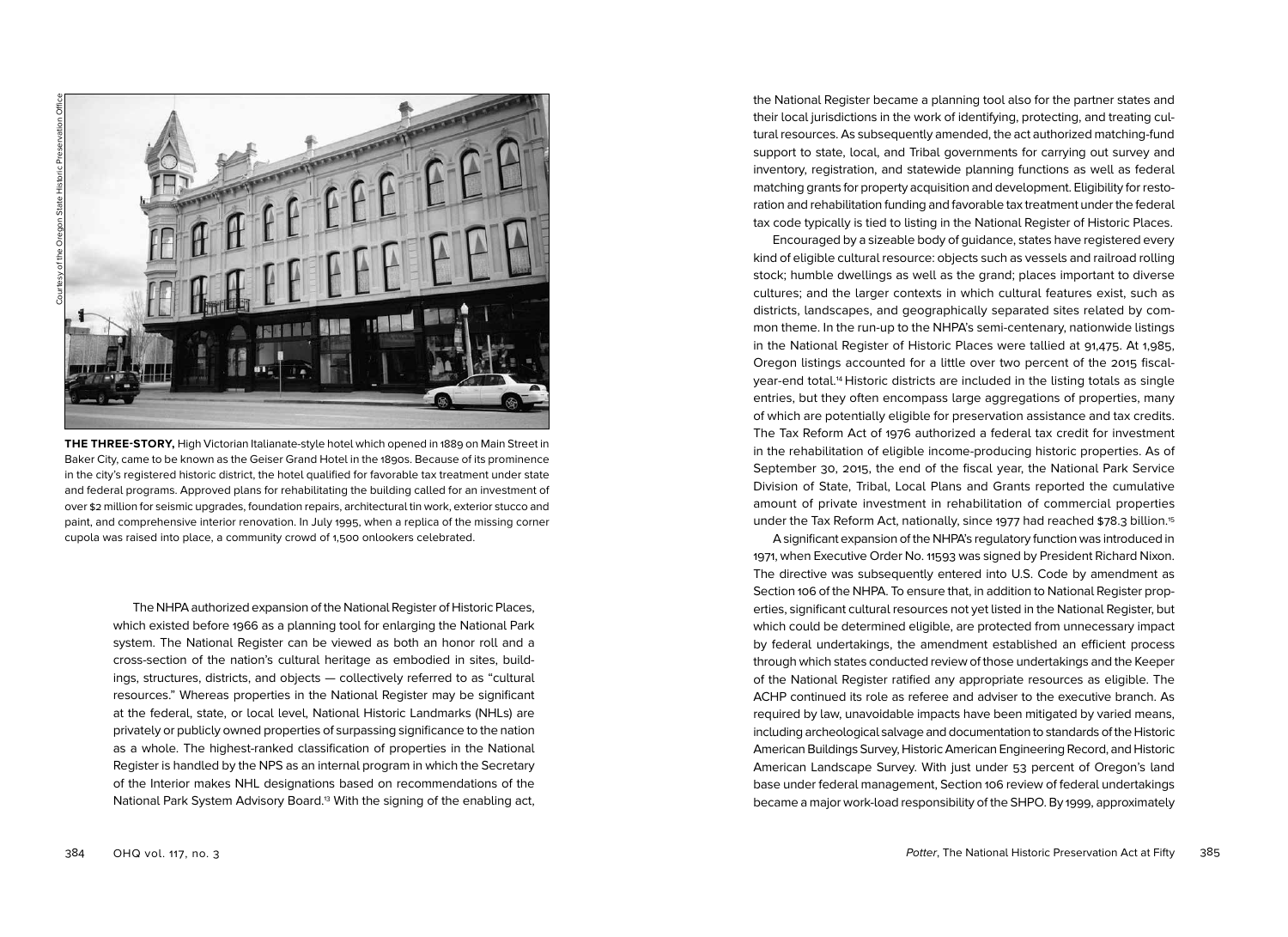22,000 archeological sites had been entered into the state's archeological database. Leland Gilsen, the solitary State Archeologist in the office at the time, calculated that archeological resources discovered in reconnaissance by sponsors of projects on federal lands were being added to the archeological database at the rate of about 900 per year. The database is the essential tool for evaluating the impact of proposed developments and determining when monitoring for discovery of archeological features in the course of an approved development project is warranted.<sup>16</sup>

The NHPA vastly expanded the scope of technical preservation services that the NPS traditionally maintained in support of its core mission. Lee H. Nelson, a Portland native, gained his bachelor's degree in architecture at the University of Oregon in 1957 before heading to the University of Illinois for further training and subsequent recruitment by the NPS. He became the leading figure guiding development of the standards and guidelines for treatment of historic properties. In his capacity as Chief of Technical Preservation Services (later, Preservation Assistance Division) from 1979 onward, Nelson was the driving force behind fulfilling the NHPA mandate to advance technological expertise and distribute practical preservation information to the public through technical briefs, reports, and articles. He had long championed creation of a national coordinating center for preservation technology in varied fields. Provisions of amendments to the NHPA in 1992, after Nelson's retirement, authorized such an initiative, and the National Center for Preservation Technology and Training (NCPTT) was established at Natchitoches, on the campus of Northwestern State University of Louisiana, in 1994. 17

Through amendment to the 1966 act, the NPS has distributed shared program responsibility not only to the states but also to federal agencies, local governments, and Tribal governments. Since 1980, under authority of Section 110 of the act, many local governments have chosen to meet certification requirements, defined by the NPS, that enable them to be identified as Certified Local Governments (CLGs). Requirements include adopting a preservation ordinance, maintaining a historic landmarks commission, contributing updated information to the statewide inventory of historic properties, and reviewing nominations to the National Register of Historic Places. CLGs receive grants that fund a variety of preservation initiatives. Those grants are funded through a stipulated portion of the annual apportionment to each state from the Historic Preservation Fund. CLGs also gain access to technical assistance provided by the NPS and the SHPO.

NHPA Amendments of 1992 authorized a more direct role for federally recognized groups of Native Americans and Native Hawaiians in the National Historic Preservation Program. Participating Tribal governments assume responsibility for creating and maintaining an inventory of culturally signifi-

## **NATIONAL HISTORIC LANDMARKS IN OREGON**

 $\hspace{1.5cm} \hspace{1.5cm} \hspace{1.5cm} \hspace{1.5cm} \hspace{1.5cm} \hspace{1.5cm} \hspace{1.5cm} \hspace{1.5cm} \hspace{1.5cm} \hspace{1.5cm} \hspace{1.5cm} \hspace{1.5cm} \hspace{1.5cm} \hspace{1.5cm} \hspace{1.5cm} \hspace{1.5cm} \hspace{1.5cm} \hspace{1.5cm} \hspace{1.5cm} \hspace{1.5cm} \hspace{1.5cm} \hspace{1.5cm} \hspace{1.5cm} \hspace{1.5cm} \hspace{$ 

Aubrey Watzek House, Portland, Multnomah County designated July 25, 2011

Bonneville Dam Historic District, Multnomah County, designated June 30, 1987

Crater Lake Superintendent's Residence, Klamath County designated May 28, 1987

Columbia River Highway, Multnomah, Hood River, Wasco Counties, designated May 16, 2000

Deady and Villard Halls, University of Oregon, Eugene, Lane County, designated May 5, 1977

> Fort Astoria Site, Astoria, Clatsop County, designated November 5, 1961

> Fort Rock Cave, Lake County, designated January 20, 1961

Kam Wah Chung Company Building, John Day, Grant County, designated September 20, 2005

Jacksonville Historic District, Jacksonville, Jackson County designated November 13, 1966 Lightship WAL-604, "Columbia," Astoria, Clatsop County, designated December 20, 1989 Lower Klamath National Wildlife Refuge, Klamath County designated January 12, 1965

> Oregon Caves Chateau, Josephine County designated May 28, 1987

Pioneer Courthouse, Portland, Multnomah County, designated May 5, 1977

Skidmore/Old Town Historic District Portland, Multnomah County, designated May 5, 1977 \*

Sunken Village Archaeological Site, Multnomah County, designated December 20, 1989

Timberline Lodge, Clackamas County designated December 22, 1977

> Wallowa Lake Site, Wallowa County May 5, 1989

\* updated documentation approved on October 10, 2008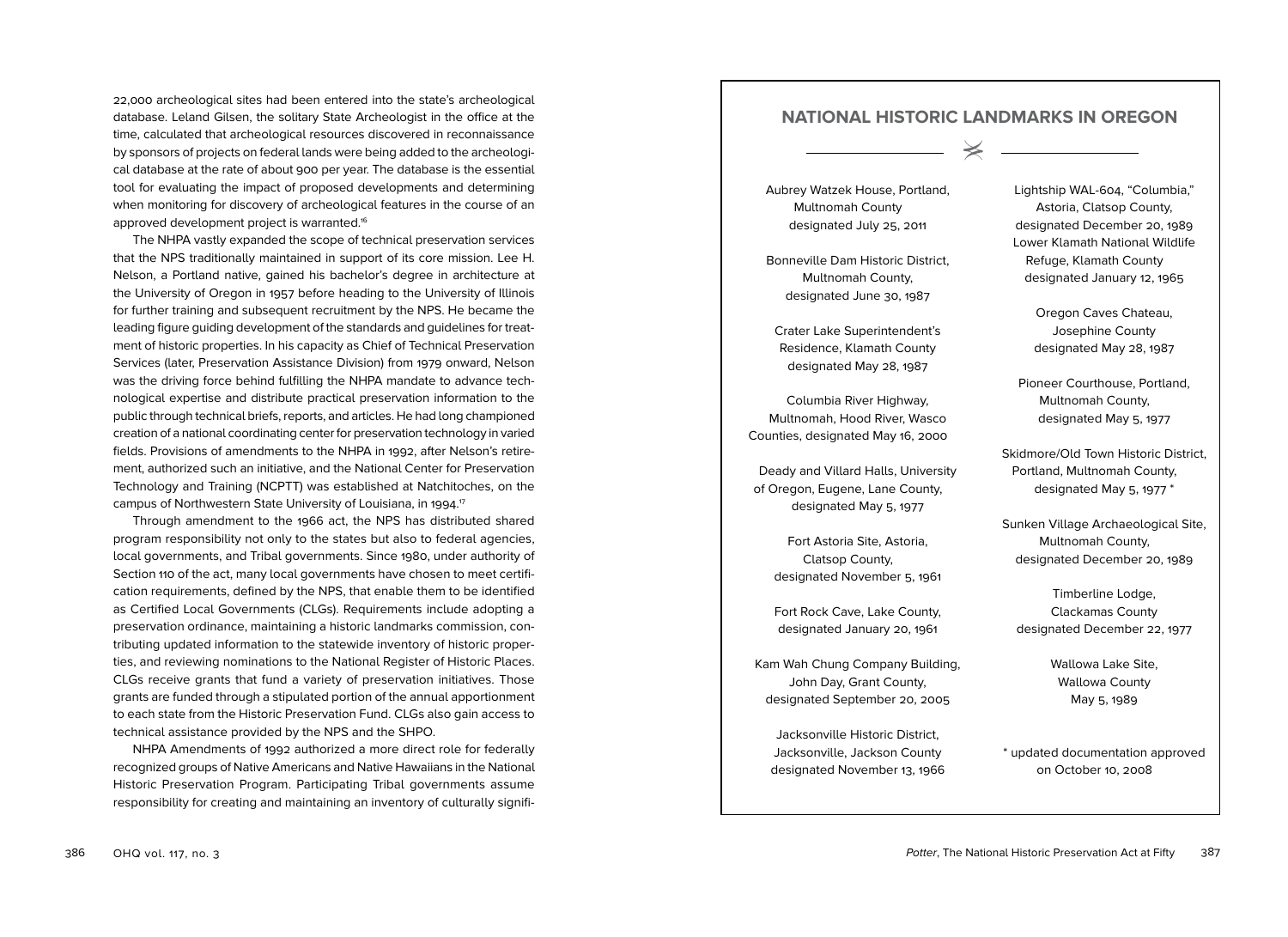cant properties on Tribal land within their jurisdiction and nominating properties to the Tribal register and to the National Register of Historic Places.18 Participating Tribal governments designate Tribal Historic Preservation Officers (THPOs) who must be consulted by federal agencies in the effort to determine whether federal undertakings will affect cultural resources on Tribal lands. There are six THPOs in Oregon presently.19

Oregon is noted for its progressive statewide land-use planning program. Senate Bill 100, enacted in 1973, created the Land Conservation and Devel-



**THE TWO ICONS** of Portland's Skidmore/Old Town National Historic Landmark District are the Skidmore Fountain and New Market Theater of 1872. Oregon's special assessment program for historic properties and the federal investment tax credit for rehabilitation combined to make it feasible for New Market Theater Associates to invest \$2.9 million in bringing the building up to code and adapting it for office and retail use so that it could regain its productive role in the district.

opment Commission (LCDC), charged with governing a mandatory planning system based on nineteen goals. Goal 5 identified natural resources, scenic and historic areas, and open spaces as resources to be considered in landuse planning. Under program rules, cities and counties were to produce comprehensive land-use plans subject to updating for periodic review. As part of the planning process, local governments were directed to maintain current inventories of historic resources and to identify significant historic resources that the jurisdiction would protect under regulatory provisions. Advocates pointed out that Oregon's land-use law was the first in the nation to require planning for the protection of historic resources and to develop a process for resolution when a proposed land-use change appeared to be in conflict with a planning goal.<sup>20</sup> The result for Oregon's program under the NHPA was fruitful. Federal match-fund grants were passed through to local governments to support survey and inventory work, and the local inventories

greatly expanded the statewide inventory of historic properties maintained by the SHPO until provisions of the landuse law were amended in 1995.

Subsequent to the 1973 legislation, the state's reputation for proactive historic-preservation program development was assured by a lobbying effort on the part of leaders of the preservation community. The 1975 Oregon Legislative Assembly passed House Bill 2476 to authorize a deferment of increases in property tax assessments for a period of fifteen years for owners of residential or commercial properties listed in the National Register who invest in improvements consistent with the Secretary of the Interior's Standards for Rehabilitation. This special assessment program, authorized by the Historic Property Tax Law, was one of the first and most effective state-level incentives of its kind in terms of the dollar value of rehabilitation it leveraged. It proved to be, in the words of key proponent of the bill George McMath, "a critical factor in the feasibility of rehabilitation projects."21 Although a large share of program participation came from owners of historic properties in the Portland metropolitan area, where the density of historical development is greatest, involvement was distributed statewide, and the num-



### **NOTED ARCHITECT CASS GILBERT**

designed the eleven story Spalding Building at 319 SW Washington Street in Portland. Constructed in 1911, the building epitomized early-twentieth-century glazed terra cottaclad skyscrapers that distinguised the city's skyline. Temporary deferment of property tax increases under the state's program and federal tax credits for an investment of \$3.5 million provided the owner with incentive to follow the Secretary of the Interior's Standards for Rehabilitation while carrying out storefront restoration and office space rehabilitation.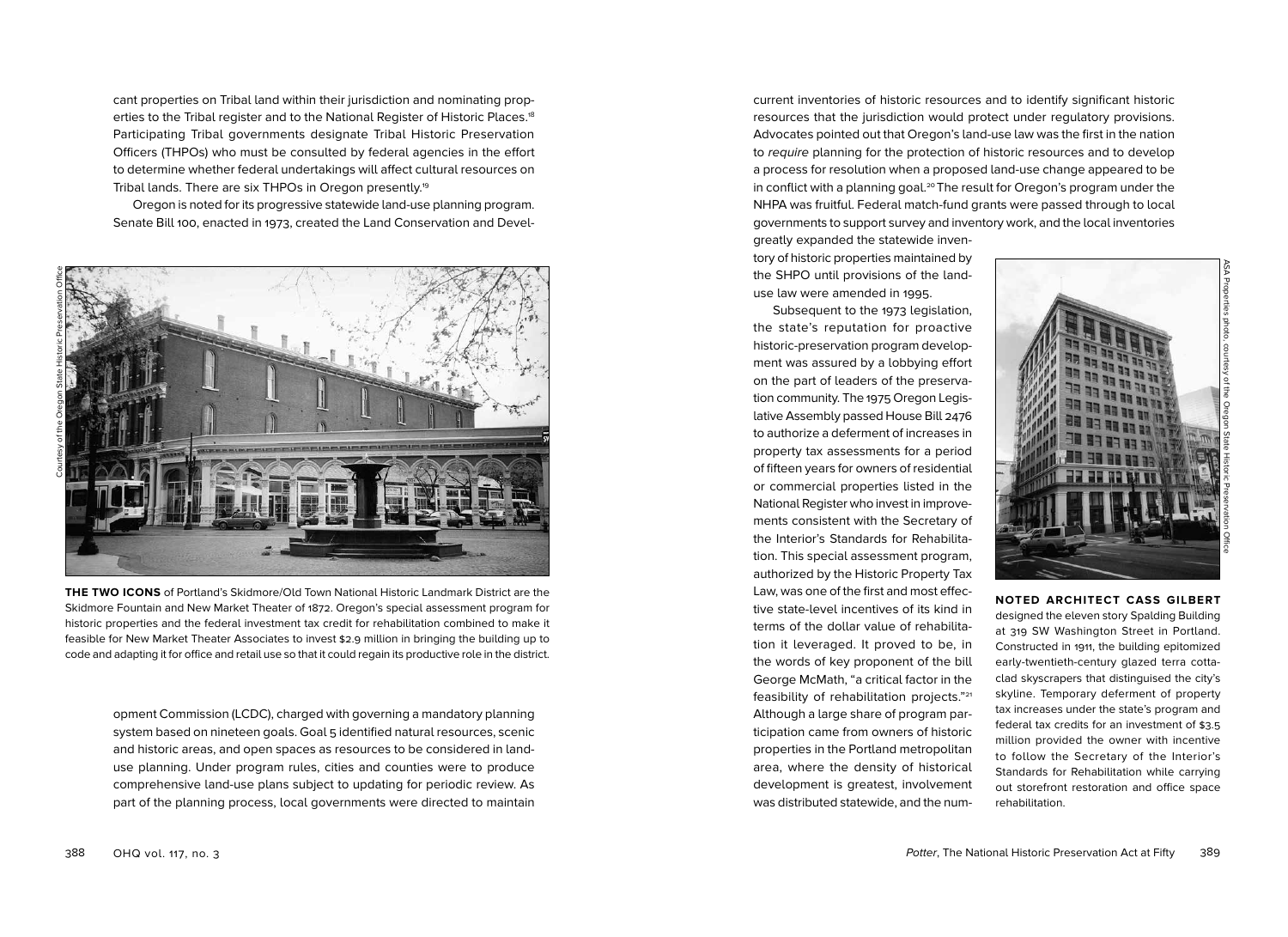

**IN 1980,** the State Advisory Committee on Historic Preservation gathered in the Capitol with staff of the State Historic Preservation Office for the swearing in of Gov. Victor Atiyeh's appointees, Ruth McBride Powers, Stephen Dow Beckham, and George McMath. Standing directly behind the governor's desk in the ceremonial office, from left to right, are committee members Philip Dole, historical architect; David Brauner, archeologist; Lewis L. McArthur; industrial historian; Linda Brody Dodds, oral historian; committee chairman Robertson E. Collins, preservationist; Stephen Dow Beckham, historian; Kenneth Holmes, historian; George McMath, architect; and Ruth McBride Powers, preservationist. The staff members are at either end. Back row, left, are Leland Gilsen, archeologist, and Elisabeth Potter, National Register Coordinator. At the far right, slightly behind Mrs. Powers, are David W. Powers, Deputy State Historic Preservation Officer; and John Tess, Grants Manager.

> ber of applications for National Register listing rose sharply in response to citizen interest in the property-tax deferment. By the time the program was sunsetted in its extended original phase, on December 31, 1993, owners of over 2 ,000 properties had participated. The average investment for com mercial properties was reported at \$ 1 . 4 million, and the average investment for improving residential properties was \$55,000.<sup>22</sup>

> An important measure of the NHPA's impact in Oregon is the volume of supporting state legislation passed during the law's initial fifteen years. Congressional budget-cutting during the economic recession of the early

1980s was severe enough that it seemed conceivable the federal aid program might shut down altogether. Robertson E. Collins, a prominent member of the National Trust for Historic Preservation from southern Oregon known for his successful advocacy on behalf of the Jacksonville Historic District, was serving his second term as chairman of the State Advisory Committee on Historic Preservation when federal funding under the NHPA declined precipitously. He proposed a thoroughgoing review of preservation activity with the object of formulating a plan to sustain the state program. A strong motivation was maintaining Oregon's thriving special assessment program under the Historic Property Tax Law.

In 1981, an Oregon Senate joint resolution created an interim legislative task force for the purpose of recommending to the 1983 Legislative Assem bly legislation that could create a cohesive preservation policy. The task force was composed of key figures of the House and Senate, state agency representatives, and leading preservation advocates.23 The flurry of bills introduced resulted in coherent organization of statutes relating to historical and archeological resources in ORS Chapter 358 and extended the special assessment program for another ten years with a contingency provision for a state register of historic places on which to base eligibility for the property tax benefit, should the National Register cease to accept nominations. For the first time, authorities and duties of the SHPO and State Advisory Committee on Historic Preservation (SACHP) were delineated in Oregon statute. The 1983 legislation expanded provisions of the archeological code and declared the importance of protecting and managing the state's cultural heritage in its varied forms as a responsibility to the public trust.<sup>24</sup>

Beginning in 1983, when the state's new preservation statutes took effect, a position on the SACHP (now fixed at nine members) was designated for an Oregon Tribal representative. This action, which had been facilitated by staff of the Oregon Legislative Commission on Indian Services, anticipated the trend for wider recognition of traditional American cultures that resulted in the 1992 amendment to the NHPA providing for direct government-to-government participation in the federal aid program through the THPO positions.25

The NHPA created a nationwide demand for well-trained specialists in varied disciplines to administer the program at state and local levels and to provide professional consulting services. The first graduate-degree program in historic preservation to be offered on the West Coast was initiated in 1980 at the University of Oregon School of Architecture and Allied Arts under joint sponsorship of the Departments of Architecture and Art History by faculty members Philip H. Dole, historical architect, and Marian Card Donnelly, architectural historian. The Master of Science degree program prepares professionals having backgrounds in history, architecture, architectural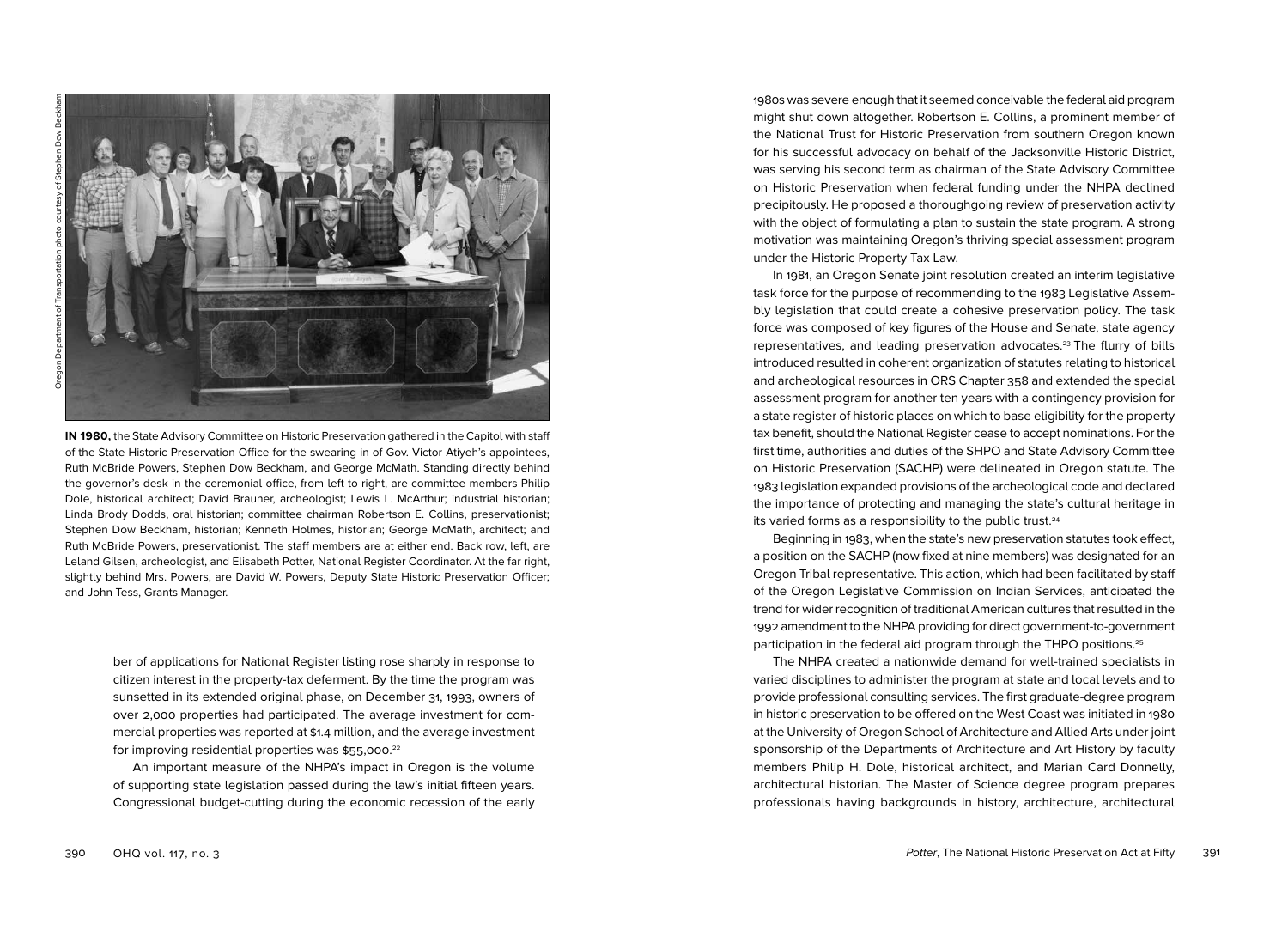careers in cultural resource management. In 1994, a plan was devised for interagency collaboration to complement the University of Oregon graduate program curriculum with a regular, summer

field school offering experience in project assessment and planning as well as the hands-on work of building restoration. The concept of using historic buildings in the State Parks for demonstration projects was developed by Henry Kunowski, then cultural resource management coordinator for the Oregon Parks and Recreation Department, in partnership with John Platz,

new training sites were selected around the region. The partnership also drew on the Oregon State University Department of Anthropology, under whose auspices the field school offered opportunity for training with Dr. David Brauner in historical archeology. Now known as the Pacific Northwest Preservation Field School, the regional partnership and its sponsoring state historic preservation offices were presented with an award of excellence by the National Conference of State Historic Preservation Officers in 2005. 27

history, urban and landscape planning, anthropology, and archeology for

**THE PETE FRENCH ROUND BARN**, one hundred feet in diameter and housing a stone corral with surrounding paddock, has been a feature on the flats of Harney County's Diamond Valley since about 1880. Built by cattle baron French as a place to break and train wild horses, it was recognized as a rare, intact example of its utilitarian type when listed in the National Register in 1971. Once held as a historical site by the Oregon Historical Society, the barn has been maintained for the past twenty years as a unit of the State Parks system.

USDA Forest Service Region 6 preservation team leader, and Donald Peting, director of the university's graduate degree program. Deputy SHPO Hamrick secured matching funds to launch the initiative. The following year, the field school was inaugurated under Peting's direction at the Pete French Round Barn in Harney County, a property long held in trust by the Oregon Historical Society that was just then being deeded to the State Parks agency in a timely transfer.<sup>26</sup> The University of Oregon preservation field school gained increasing recognition as students from across the country registered for the practicum. The field school attracted partnerships with the NPS regional office in Seattle and state park agencies in Washington and Idaho as

a Goal 5 historic resource and directed local governments to allow a property owner to remove a historic designation that had been imposed on the property.28 The net result of the rule changes was a decrease in preservation planning efforts by most of Oregon's 278 local jurisdictions. Offsetting the lag are the ongoing preservation-planning efforts and historic-landmark ordinances of fifty-one Oregon jurisdictions currently

qualified as CLGs, which maintain eligibility for full participation as partners in the federal program authorized by the NHPA. Because, like the state, local governments have regulatory power over the use of property through zoning, owner objection to local landmark designation emerged as a problematic issue.

The owner-consent requirement for new Goal 5 landmark designations under Oregon's land use law had its precedent in **THE REGION'S FIRST** regular summer field school in technical preservation practices was launched at the Pete French Round Barn in Harney County in 1995. The enduring educational project began as a collaborative partnership of the University of Oregon School of Architecture and Allied Arts, the Oregon Parks and Recreation Department, and the USDA Forest Service Region 6 preservation team, whose leader, John Platz, is pictured here in 1995 demonstrating the technique of finding a log center.

David Pinyerd

1980 amendments to the NHPA that sought to accommodate private property rights as well as the greater public good and potential economic benefit derived from preserving historic buildings and neighborhoods.<sup>29</sup> Once regulations fulfilling the NHPA amendment were in place, owner objection to proposed listing, including objection of the majority of property owners in a district, as determined through a notification process in advance of public review of nominations, meant the property or district could not be listed in the National Register or designated an NHL until such time as the objections were withdrawn.

In 1996, the Oregon State Legislature's revised rules for the land-use planning program went into effect with language that simply encouraged cities and counties to maintain historic resource inventories. The same 1995 legislative action that moderated requirements concerning local inventories also created rules that required consent of the property owner for any new designation of

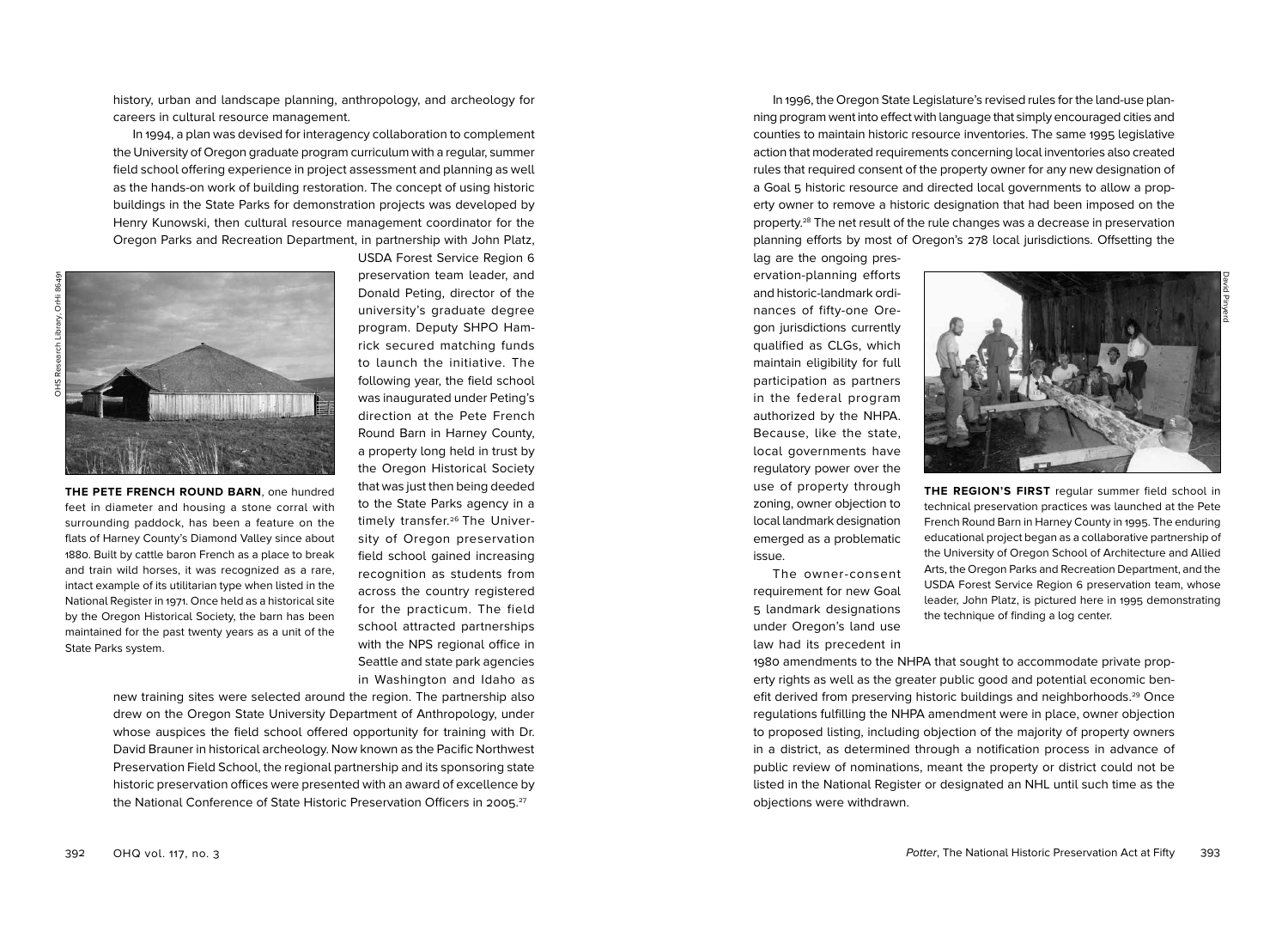

**THE THOMAS KAY WOOLEN MILL** in Salem, built of brick with heavy timber framing in 1896, is a reminder of the important role woolen textile manufacturing has played in the state's industrial history. A \$250,000 National Park Service "Save America's Treasures" match-fund grant inspired a successful capital campaign of over \$1 million. The funds resulted in a major restoration by the end of 2005 that included repairing brick mortar joints, cornice replacement, and window restoration.

With gathering interest, the community of preservationists in Oregon followed the progress of a 2013 request for removal of a local designation involving the Waters Carman house (built in about 1856), which was a Goal 5 landmark designated by the City of Lake Oswego in 1990. At issue was whether a retroactive opt-out on the part of successors in ownership to the title-holder of the property at the time of historic designation could be considered a legitimate interpretation of legislative intent underlying 1995 amendments to Oregon's land use law. The case worked its way from the city council to the Land Use Board of Appeals (LUBA), and then to the Court of Appeals. When the Lake Oswego Preservation Society petitioned the State Supreme Court to review the Court of Appeals decision, leading advocacy groups and several cities having active landmark preservation programs joined in presenting an amici curiae (friends of the court) brief for the court's hearing of the case on November 10, 2015. In a unanimous opinion handed down by Chief Justice Thomas A. Balmer on August 4, 2016,

the high court, having considered oral arguments, case law, and legislative history, reversed the decision of the Court of Appeals and affirmed LUBA's final order, explaining, "the right to remove an historic designation under ORS 197.772(3) applies only to those owners who held title when a local historic designation was first imposed and not to those whose property was already designated at the time they acquired it."<sup>30</sup> Statewide planning Goal 5 was brought into balance with private property rights by owner consent provisions, that now were narrowly defined and unambiguous, and, as a consequence, the planning goal retains its utility as a protective measure.

Passage of the National Historic Preservation Act in 1966 was the transformative event that led to standardization and expansion of sound cultural



**THIS PHOTOGRAPH** taken in 2005, recreates the 1925 grand opening of Astoria's Liberty Theater building located at the corner of Commercial and 12th streets. At its original opening, the Mediterranean-style motion picture and vaudeville venue was celebrated as a pace-setter for economic recovery in the aftermath of the city's devastating 1922 fire. Beginning in 1998, the theater assumed a similar role in setting off downtown revitalization when the non-profit Liberty Restoration, Inc. (LRI) renovated the building as a performing arts center with a City Urban Renewal grant of \$1.3 million and a Save America's Treasures match-fund grant.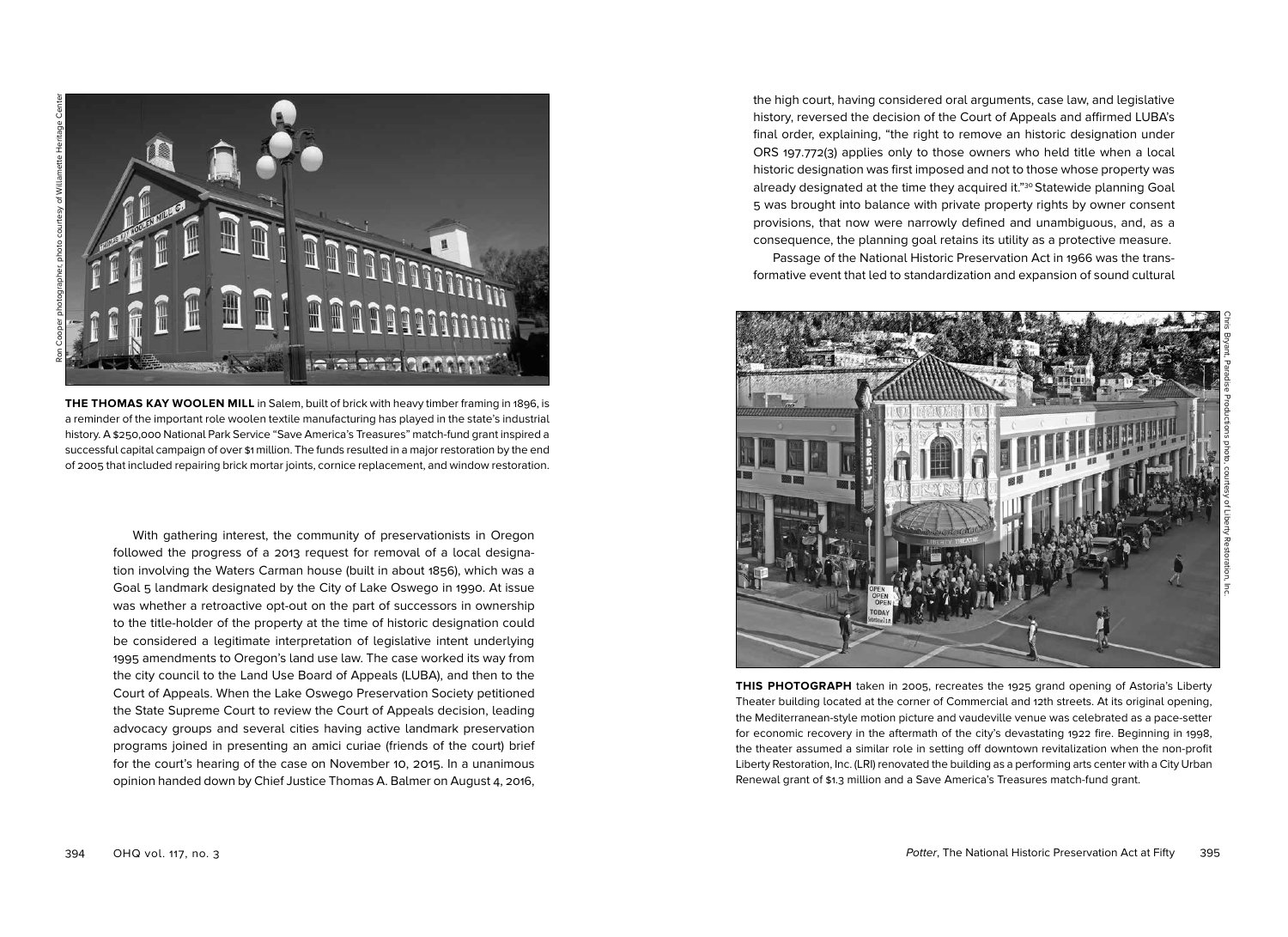resource management practice throughout the United States. It gave the nation a universal framework for evaluation, protection, and treatment of historic and cultural properties. The states and participating territories and, ultimately, CLGs and Tribal governments were empowered to set their own priorities in grant-assisted action plans.

The educational value of the massive database that is the National Register of Historic Places is widely accessible to students and researchers thanks to simultaneous growth of digital technology. Early in her period of service as Keeper of the National Register, Carol D. Shull was an ardent promoter of preparing for the coming information superhighway promised by the World Wide Web. Ultimately, as predicted, the Internet made possible paperless submission of the millions of reports and documents regularly flowing to Washington, D.C. But the innovation was welcomed equally as a means of getting National Register data to the public for practical application. Shull and her staff saw to it that educational curricula based on historical themes represented in the National Register were generated for use in classrooms everywhere.31

The act resulted in the adoption of protective ordinances for sites and buildings, revitalization of diverse neighborhoods, and rehabilitation of repurposed landmarks that anchor city centers. Some of the most apparent challenges ahead for Oregon preservationists boil down to counteracting erosion of protective measures in local ordinances, encouraging local governments to upgrade outdated cultural resource inventories, and expanding state and local incentives for investment. The cost of bricks-and-mortar preservation development is rising at the same time as the state's property tax deferment incentive has become more restrictive and funding sources are thinly spread.<sup>32</sup> Even so, jobs creation in the building trades and energy conservation, which comes of retaining and re-using existing buildings, have been put forward as timely side benefits since the inception, and they are no less valid today as momentum builds for environmentally sustainable development.

A summary account cannot do justice to every aspect of Oregon's part in the federal-state-Tribal partnership for historic preservation, nor is it possible, here, to assign due credit to all who have been consequential at every level — the administrators, professional advisers, consultants, scholars, and advocates. Nevertheless, it is hoped these selected highlights show how the National Historic Preservation Act of 1966, as amended and now in its fiftieth year, has fulfilled its promise of public benefit in many varied ways.

#### **SUGGESTED READING**

- James A. Glass, The Beginning of a New National Historic Preservation Program, 1957 to 1969. Nashville, Tennessee and Washington, D.C.: American Association for State and Local History and the National Conference of State Historic Preservation Officers, 1990.
- Held in Trust: Preserving America's Historic Places: The National Historic Preservation Act of 1966 25th Anniversary Report. Washington, D.C.: National Park Service, 1991.
- Charles B. Hosmer, Jr., Preservation Comes of Age: From Williamsburg to the National Trust, 1926–1949. 2 volumes. Charlottesville, Virginia: Preservation Press by the University Press of Virginia, 1981.
- Antoinette J. Lee., ed., Past Meets Future: Saving America's Historic Environments. Washington, D.C.: National Trust for Historic Preservation, 1992.
- Barry Mackintosh, "The National Historic Preservation Act and the National Park Service: A History." Washington, D.C.: National Park Service, Department of the Interior, 1986. A digital version of the manuscript is available on the NPS website: npshistory.com/publications/national-historic-preservation-act.pdf.
- Elizabeth D. Mulloy, The History of the National Trust for Historic Preservation 1963–1973. Washington, D.C.: The Preservation Press, The National Trust for Historic Preservation in the United States, 1976.
- William J. Murtagh, Keeping Time: The History and Theory of Preservation in America. Third edition. Hoboken, New Jersey: John Wiley & Sons, Inc., 2006.
- Robert E. Stipe and Antoinette J. Lee, eds., The American Mosaic: Preserving a Nation's Heritage. Washington, D.C.: United States Committee, International Council on Monuments and Sites, 1987.
- Robert E. Stipe, ed. A Richer Heritage: Historic Preservation in the Twenty-first Century. Chapel Hill: The University of North Carolina Press, 2003.
- With Heritage So Rich: A Report of a Special Committee on Historic Preservation under the auspices of the United States Conference of Mayors with a grant from the Ford Foundation. New York: Random House, 1966. The publication was reprinted by the National Trust for Historic Preservation in 1983. It was made available as a digital version of the latest reprinted edition (1999) during the NHPA anniversary year by Preservation50 in partnership with the National Trust for Historic Preservation. See Preservation50 Web site: preservation50.org/about/ with-heritage-so-rich/# (accessed August 10, 2016).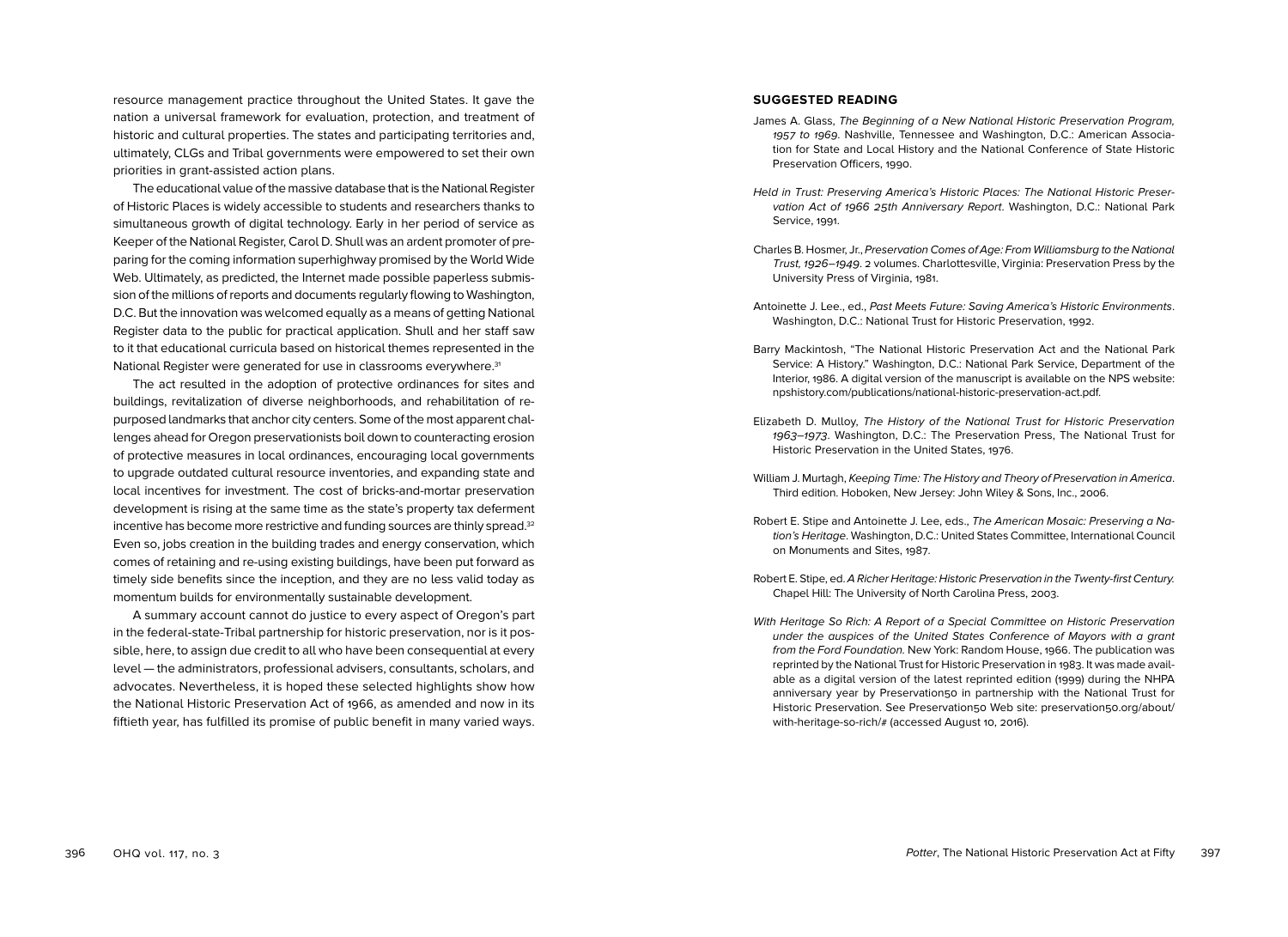## **NOTES**

The author wishes to acknowledge the Oregon Historical Society editorial staff and the following for their assistance and contributions during the preparation of this article: James M. Hamrick, former Deputy Oregon State Historic Preservation Officer; Paul L. Lusignan, lead reviewer, National Register staff, National Park Service; Alison Yue, National Trust for Historic Preservation; John M. Tess, Tax Act rehabilitation project consultant and former SHPO grants manager; Rob Mawson, vice-president, Heritage Investment Corporation; Donald Peting and Henry Kunowski, co-founders, Pacific Northwest Field School; Leland Gilsen, former State Historic Preservation Office Archeologist; Patrick O'Grady, University of Oregon Museum of Natural and Cultural History; Lewis Zimmerman, Reference Librarian, State of Oregon Law Library; Amanda Punton, Oregon Department of Land Conservation and Development; State Historic Preservation Office staff members Christine Curran, Ian Johnson, Mary Beth Grover, and Kuri Gill; John Goodenberger and Lucien Swerdloff, Historic Preservation and Restoration program, Clatsop Community College; Stephen Dow Beckham, former member, State Advisory Committee on Historic Preservation; Dan Everhart, Preservation Programs Manager, Restore Oregon; Carol Shepherd, Interim Director, Liberty Restoration, Inc.; and Kylie Pine, Willamette Heritage Center; and David Pinyerd, Historic Preservation Northwest.

1. Barry Mackintosh, The National Historic Preservation Act and the National Park Service: A History (Washington, D.C.: History Division, National Park Service, U.S. Department of the Interior, 1986), vii.

2. Public Law 113-287 was signed into law by President Barack Obama on December 19, 2014. As a result, certain statutes relating to historic preservation were repealed from U.S. Code Title 16 (Conservation) and

reenacted in U.S. Code Title 54 (National Park Service and Related Programs). The National Historic Preservation Act (NHPA) was among eleven statutes reenacted without change in content under the new title. Dates of original enactment of pertinent statutes have been retained in this essay and timeline in order to illustrate chronological development.

3. Mackintosh, The National Historic Preservation Act, vi, vii. The U.S. Conference of Mayors formed its high-level Special Committee on Historic Preservation with National Trust staff support in 1965 for the purpose of reporting the state of preservation at home and in post-war Europe. Under the title With Heritage So Rich, the report gave recommendations for the nation to achieve a new, more comprehensive preservation ethic. William J. Murtagh points to the "Report on Principles and Guidelines for Historic Preservation in the United States" resulting from the National Trust for Historic Preservation–sponsored seminar at Colonial Williamsburg in September 1963, as the template for the Conference of Mayors Special Committee recommendations. Conclusions of the 1963 seminar report were published in Historic Preservation Today (University Press of Virginia) in 1966. See Murtagh, Keeping Time: The History and Theory of Preservation in America 3d ed. (Hoboken: John Wiley & Sons, 2006), 48–49.

4. See National Register of Historic Places, National Register Bulletin: How to Apply the National Register Criteria for Evaluation (Washington, D.C.: U.S. Department of the Interior, revised 2002), https://www.nps. gov/nr/publications/bulletins/nrb15/nrb15\_2. htm (accessed August 3, 2016).

5. Mackintosh, The National Historic Preservation Act, 1.

- 6. Ibid., 3.
- 7. Ibid., 5.

8. Ibid., 6. By this time, the Council's

role as referee in matters of federal agency impact on National Register and Registereligible properties had been strengthened by Presidential Executive Order 11593.

9. Elizabeth D. Mulloy, The History of the National Trust for Historic Preservation 1963– 1973 (Washington, D.C.: The Preservation Press, The National Trust for Historic Preservation in the United States, 1976). The black and white photograph on page 11 is a group portrait taken on the steps of the National Gallery of Art in Washington, D.C., on April 15, 1947, of delegates "gathered for the organizational meeting" of the National Council for Historic Sites and Buildings. The Council was a coalition of leading cultural institutions and agencies, including the National Park Service, professional organizations such as the American Institute of Architects, and learned societies such as the Society for American Archaeology. The coalition succeeded in its aim of securing a congressional charter for the private, non-profit National Trust for Historic Preservation. The portrait of thirty-two identified delegates, many of whose names resonate these many years later, is a striking reminder of the intellectual force behind the modern preservation movement.

10. In the state of Washington, for the first several decades, and in California and elsewhere in the nation where parks agencies were stewards of natural features and historical parks mirroring the National Park model, the program was placed with parks and recreation agencies. Other state and territory programs were organized within land and natural resources agencies, departments of cultural affairs or archives, and state historical agencies.

11. The interim staff advisors were David Cole, Curator of Archeology, Museum of Natural History, University of Oregon; Philip H. Dole, Department of Architecture, University of Oregon School of Architecture and Allied Arts; and Dale Archibald, Chief Curator, Oregon Historical Society.

12. Oregon's debut effort in statewide planning for historic preservation was an

interim status report containing an overview of past and current preservation activity, a preliminary inventory, and modest goalsetting. Under certifying signatures of the State Historic Preservation Officer, Roderick L. Porter, State Highway Engineer, and the seven original review board members, it was sent to Washington, D.C., to secure the state's eligibility for federal funds. Oregon State Highway Division, "Historic Preservation in Oregon: A Preliminary Statement," Salem, Oregon, April 1971, copy held by author. Joining Porter in certifying approval of the plan were Thomas Vaughan, Executive Director, Oregon Historical Society, chairman; Marion Dean Ross, Head, Department of Art History, University of Oregon School of Architecture and Allied Arts; Lewis L. McArthur, industrial historian and member of the Oregon Geographic Names Board; Thomas Newman, archeologist, Portland State University Department of Anthropology; George A. McMath, architect and chairman of the Portland Historical Landmarks Commission; Wallace Kay Huntington, landscape architect and member of the Oregon Historic Landmarks Committee; and Lowell Hocking, Executive Director of the Jacksonville Museum. Hocking had succeeded the initial appointee, Dorothy O. Johansen, Professor of History, Reed College, who resigned for health reasons a few months after the organization meeting in 1971.

13. In Oregon, currently, seventeen properties are listed as National Historic Landmarks. They represent the varied study themes of American history and prehistory established by the National Park Service. See sidebar on page 387.

14. "The Historic Preservation Fund Annual Report, 2015," National Park Service, U.S. Department of the Interior, State, Tribal, Local Plans & Grants Division, Washington, D.C. See http://www.nps.gov/ shpo/downloads/2015HPFAnnualReport.pdf (accessed August 9, 2016).

15. Ibid.

16. Elisabeth Potter, "A Guide to Oregon